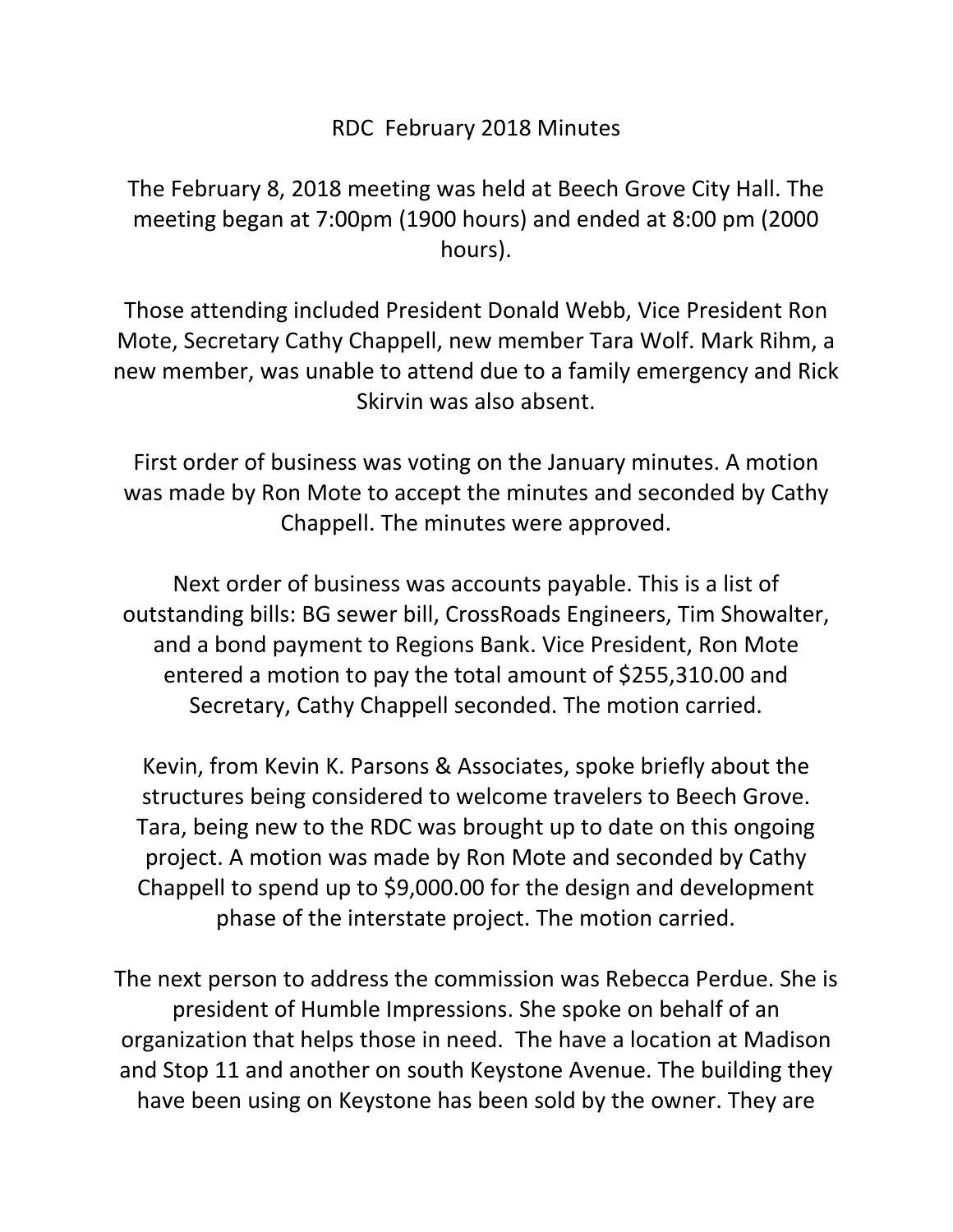currently looking for a new location. Rebecca told the RDC the organization serves about 120 per day. It is run by volunteers and exists on donations. The emergency food and clothing pantry is open 6 days a week and everything in the thrift store sells for \$.99. Her purpose was to ask if the RDC was aware of any building in Beech Grove that might be available to move into. Secretary, Cathy Chappell asked how many square feet would be needed. If they combined with Servant's Heart about 12,000 sq. ft. and if occupied by just Humble Impressions, 5,000 sq. ft. They are looking for either no rent or low rent. Cathy asked Rebecca if they have contacted any churches. Cathy mentioned the rental room at the Methodist Church and she would get a phone number for Rebecca. The organization must vacate their current building by February 22.

Mayor Dennis Buckle spoke next. Topics included:

- 1. The Department of Public Works awarded a contract to Borgmann Enterprises for landscaping the roundabout, Centennial Park, Emerson Avenue and Main Street. The mayor said the RDC was welcome to pay for half in the amount of \$11,400.00
- 2. The City Council approved IPL changing the street lights to all LED.
- 3. The demolition of St. Francis Hospital on Albany Street should be completed by June 2018.
- 4. OCRA awarded a \$40,000.00 planning grant. The money received will be to improve the facades of 12 buildings. Seven additional businesses would like to be included. That means \$10,500.00 additional dollars are needed. The mayor brought this to the attention of the city council and suggested the RDC pay half of the amount in the total of \$5250.00. No decision will be made tonight. The building owners who have signed up for the façade improvements are willing to commit to even more of a financial investment.
	- 5. Dennis did not have details on the car lot on Emerson.